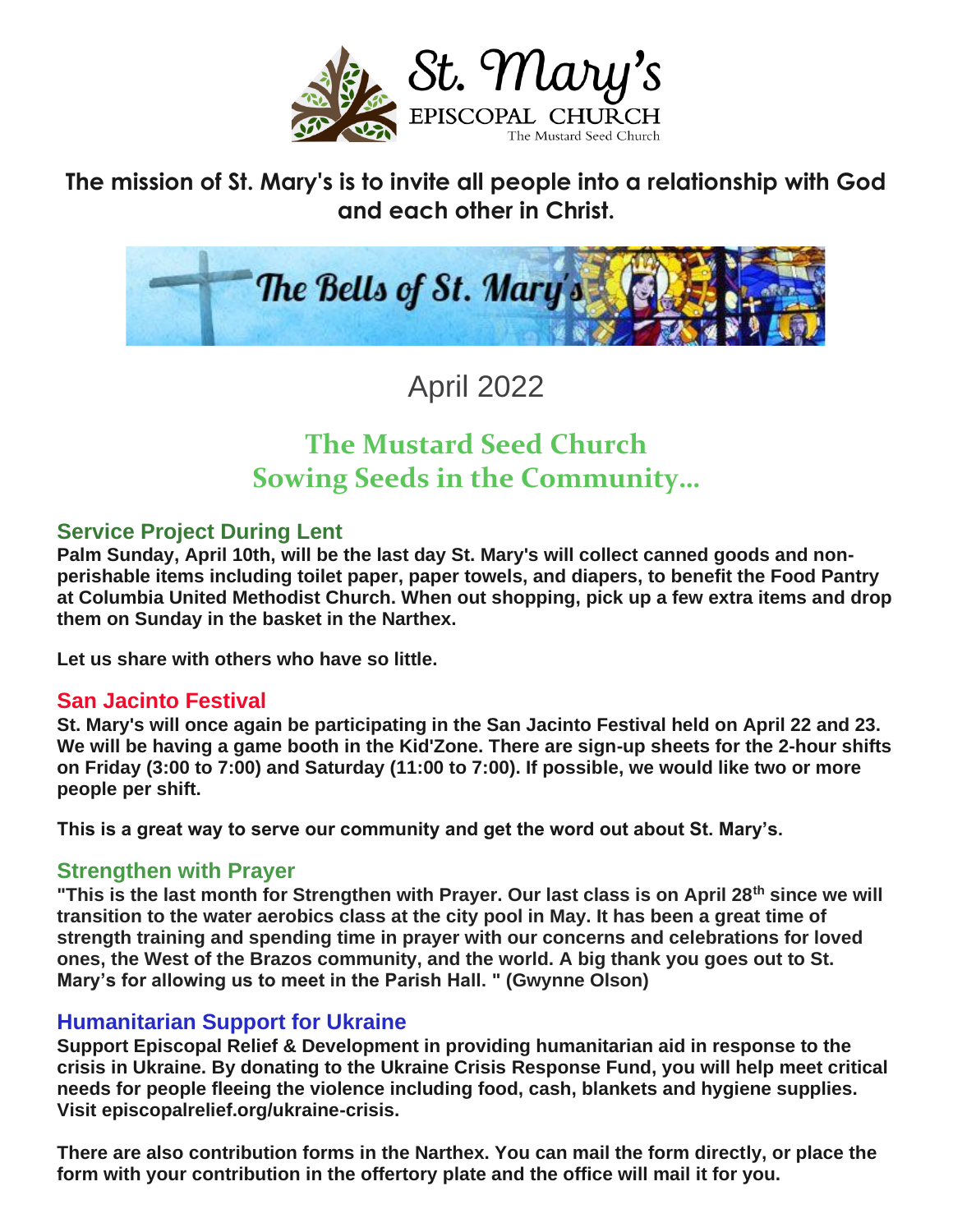#### **Donation to Central EMS**



**During their March meeting, the vestry made a donation to the Central EMS. Representing CEMS were Cathy Greiner and Janel McCallister.**

**The following Thank You was received by St. Mary's.**

**Dear Friends, We would like to thank you for your very generous gift. This gift will be used to help equip our medics so that they may be able to continue to offer top notch medical assistance to the members of our community. We are so blessed to be a part of this generous and caring community. Again, many thanks!**

**Central EMS**

#### **Adult Sunday School: That the World May Know**

**Sunday, April 10: No class – Palm Sunday**

**Sunday April 17: No class – Easter Sunday**

#### **Sunday, April 24:** *Roll Away the Stone (Jesus is Alive!)*

**Jesus' death and resurrection are the defining events in the New Testament. During this session, we will further explore the significance of Jesus' death, burial, and resurrection and what his sacrifice means to Christians today. While we are very familiar with the biblical facts surrounding those events, this session presents cultural details that heighten their meaning to us.**

#### **Sunday, May 1:** *Power to the People (Empowered by the Holy Spirit)*

**Returning to Jerusalem for today's lesson – we consider Jesus' resurrection appearances to the disciples and the mighty acts of the Holy Spirit on Pentecost. We will consider again the instructions that Jesus gave to his apostles to go out int the whole world to spread the good news of God's love and forgiveness to all.**

**Sunday, May 8: no class – Mother's Day**

**Sunday, May 15 - Sunday, June 5 - Bible Study led by Gwynne Olson More information will be in the May newsletter.**



## **Parish Dinner**

**Our next Parish dinner will be Wednesday, April 20th. We will begin gathering around 5:30 p.m. with dinner to be served no later than 6:00. On the menu is chicken fried chicken, buttered potatoes, and green beans catered by Smokin'R. Desserts and drinks will be provided by the vestry.**

**Come join us for another delicious meal, special time with friends, and a laugh or two. It won't be the same without you there.**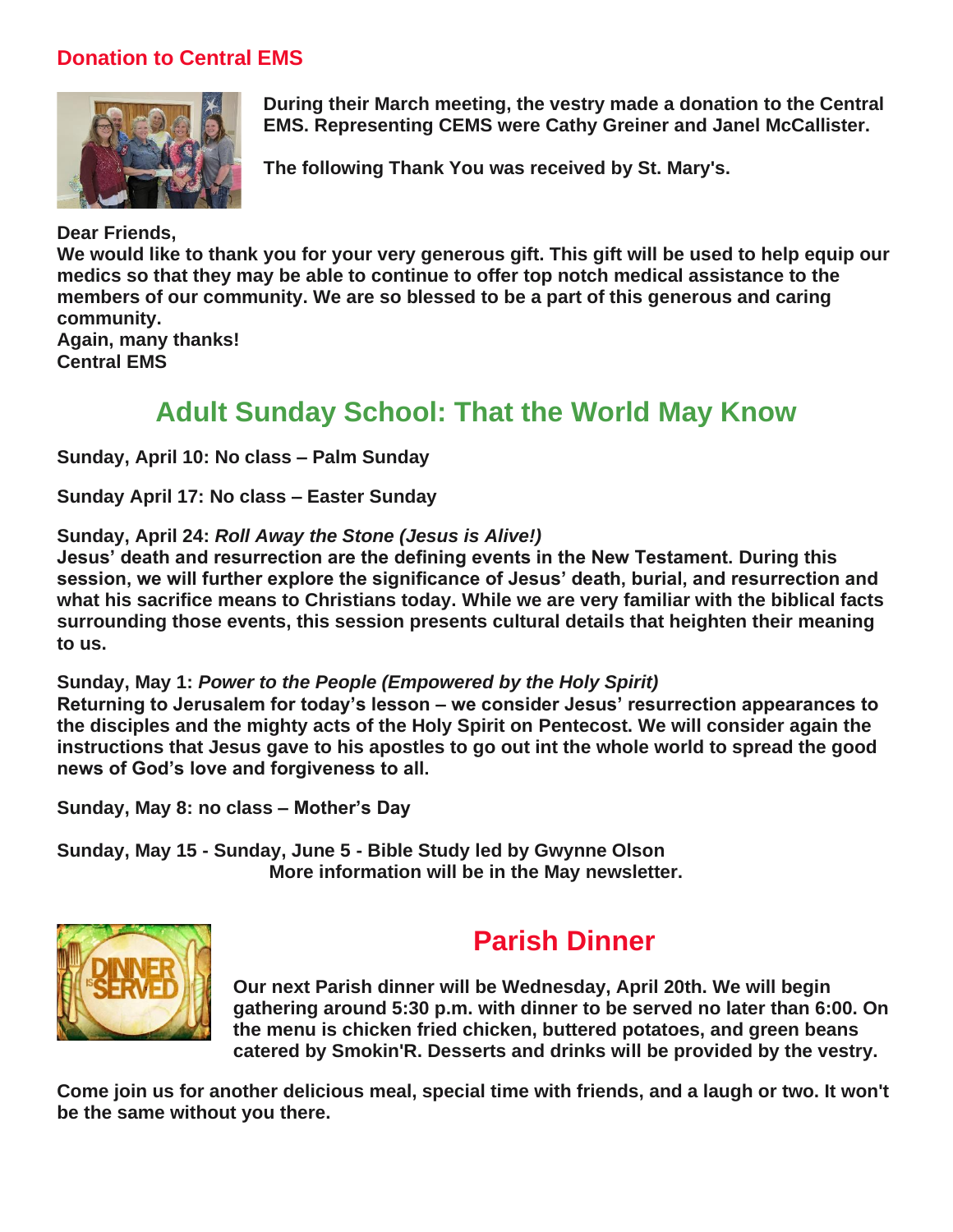

# **EASTER FLOWERS**

**The deadline for donating to the Easter Flowers is approaching. The suggested donation is \$15 per plant. Flowers can be dedicated to the memory of loved ones or thanksgiving. Please return this form with your check to the church office or drop in the alms basin on Sunday. Call Dani at the church office with questions. (979) 345-3456. Forms are also available in the Narthex.**

**Deadline to order is April 13th.**

| I wish to order<br><b>Easter Flowers. I enclose \$</b> |  |
|--------------------------------------------------------|--|
|--------------------------------------------------------|--|

| <b>Name</b> |  |  |  |  |  |  |  |
|-------------|--|--|--|--|--|--|--|
|             |  |  |  |  |  |  |  |

**Dedications: To the Glory of God and**

**In Memory of \_\_\_\_\_\_\_\_\_\_\_\_\_\_\_\_\_\_\_\_\_\_\_\_\_\_\_\_\_\_\_\_\_\_\_\_\_\_\_\_\_\_\_\_\_\_\_\_\_**

**In Thanksgiving for \_\_\_\_\_\_\_\_\_\_\_\_\_\_\_\_\_\_\_\_\_\_\_\_\_\_\_\_\_\_\_\_\_\_\_\_\_\_\_\_\_\_\_\_\_\_\_\_\_**



# **Palm Sunday – April 10**

**The Palm Sunday service will begin at 9:00 AM in the St. Mary's Prayer Garden beside the church. Following the Liturgy of the Palms, the congregation will process into the church, waving palm fronds and making joyful noises. Once most of us are inside, the processional hymn,** *All Glory Laud and Honor* **will begin. The service includes the traditional reading of the Passion of Christ by members of our congregation.**

## **Maundy Thursday – April 14**

**The service will begin at 6:00 PM. Maundy Thursday commemorates the first Eucharist, The Last Supper, when Jesus met with his disciples the evening before he was to be crucified. Please come and celebrate this special Eucharist led by Rev. Paul Wehner, as we remember the last days of our Lord Jesus Christ. At the end of the service, the altar guild will strip the altar as a visual reminder of the dark events of Good Friday.**

## **Prayer Vigil - April14 - April 15**

**As disciples of today, we are the ones that Jesus asks to stay awake and watch as he prays and suffers in his final hours. Our plan is to do this by taking turns throughout the evening to be present in church with the sacrament of his Body and Blood. There will be a sign up sheet with different times from 7:00pm to 7:00am.**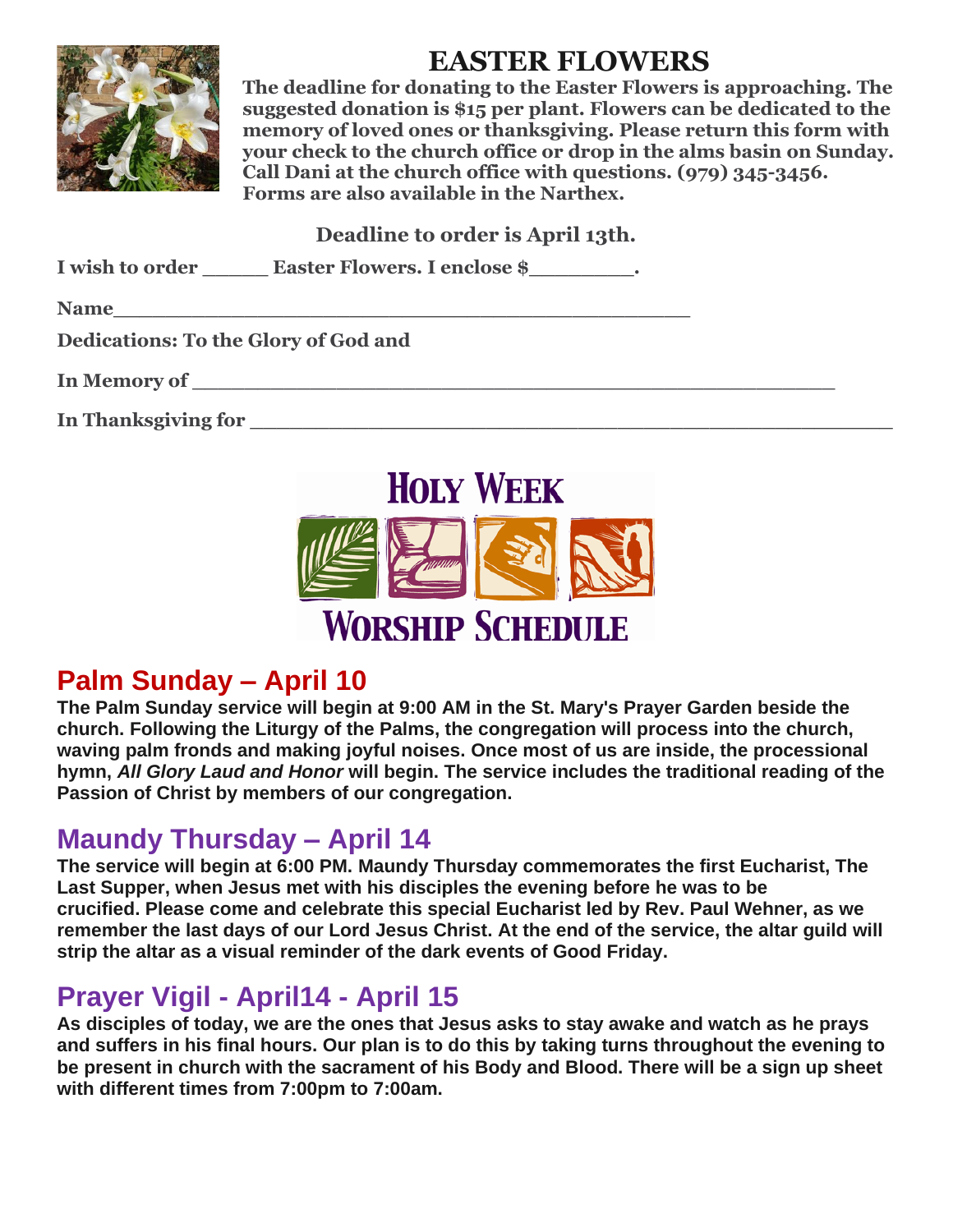#### **Good Friday – April 15**

**The service will begin at noon. The Good Friday service commemorates the crucifixion of Jesus, the day when our Lord Jesus Christ suffered** *"death upon the cross so that we might be saved and become heirs with him of everlasting life***." The liturgy of the day includes the Way of the Cross (a.k.a., Stations of the Cross), a moving reenactment of the walk that Jesus took from the place of his sentencing to the cross on Calvary. The service continues with intercession known as the solemn collects, and devotions before the cross. The Eucharist is not celebrated; instead, we will consume all of the reserved sacrament.**

#### **Holy Saturday – April 16**

**The morning after the crucifixion, Joseph of Arimathea and Nicodemus took the body of Jesus and laid him in a new tomb. The liturgy this morning is a short prayer service that reminds us of the contribution of those two secret disciples, and provides an opportunity to reflect on God's mercy in the quiet of a church that is empty of its usual decorations. The service also offers prayers and encouragement for some of St. Mary's important disciples behind the scenes – our Altar Guild.** 

**After the service, the Altar Guild will set up the church for Easter.**



## **Common Cup**

**St. Mary's will once again have the sharing of the common cup beginning on Maundy Thursday. As always, you also have the option of dipping your wafer or not receiving the wine.**



# **Good Friday Offering**

**"On Good Friday 2022, April 15, we commemorate the 100th anniversary of acts of unselfish generosity and kindness by Episcopalians in our Good Friday Offering. The Good Friday Offering offers us the opportunity to celebrate and rejoice in the hope and opportunity for the very young and the very old, for needy families, students, and many others in the Province of Jerusalem and the Middle East. For 10 decades we have provided an opportunity for every parish throughout our church to connect with** 

**the ministry of love and compassion carried out by our Anglican sisters and brothers throughout the Province of Jerusalem and the Middle East.**

**The self-giving way of love and generosity makes a difference. That is what becoming a church that looks and acts like Jesus does." (from a letter by The Most Rev. Michael Curry)**

**During the Good Friday service, the offertory plate will be set out for anyone who would like to contribute to the Good Friday. Donations can also be mailed to the church, donated through our PayPal account on the website, or put in the mail slot on the Rector's Office door. Make sure you indicate your donation is for the Good Friday Offering.**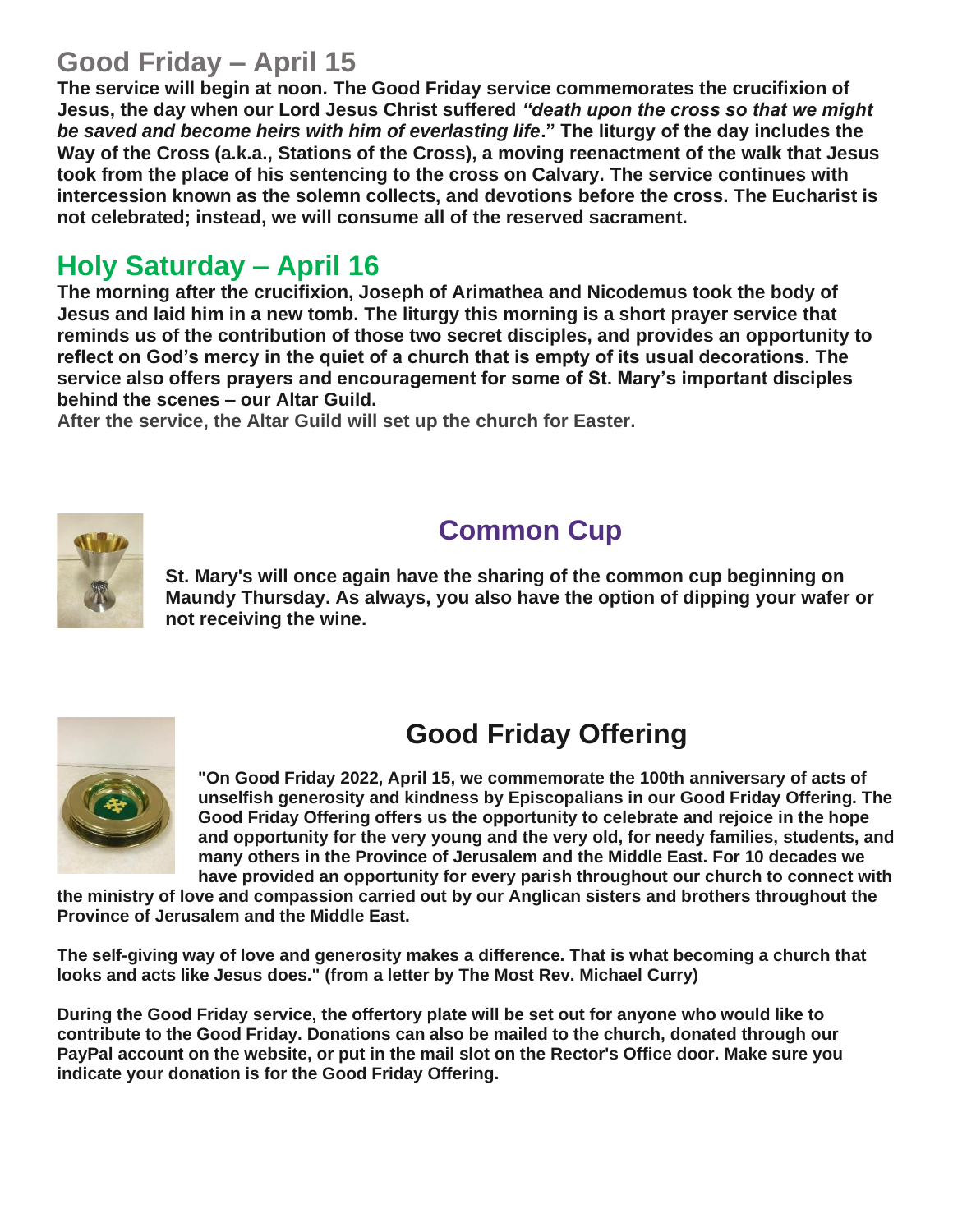

#### **Easter Alleluia, Christ is Risen. The Lord is Risen Indeed Alleluia**

**Our Easter service, the celebration of the resurrection of our Lord Jesus Christ, will begin at 9:00 am on Easter Sunday, April 17th. Please bring flowers for the traditional flowering of the cross. Following the service, we will have** 

**hospitality in the parish hall provided by the vestry and our annual Easter egg hunt.**



## **Flowering of the Cross**

**The flowering of the cross has been traced back to the 6th century. It is a beautiful way to symbolize the new life that emerges from Jesus's death on Good Friday. When you enter the church on Easter Sunday, the cross will be bare, waiting to be transformed into a new life of beauty and color.**

**After the opening hymn and salutations, the congregation will be invited** 

**to put their flowers on the cross. We ask that everyone, old and young alike, take part in transforming an ugly symbol of death into a glorious sign of vibrant life. Bring your flowers from home, or take several from the baskets in the Narthex – we want our cross to be a magnificent reminder of God's glory.**



# **Eggs Needed**

**Our annual Easter egg hunt is fun and exciting for all who participate. Once again, we are asking for parishioners to provide plastic eggs filled with goodies (candy, toys, coins, etc.). You can bring the eggs on Palm Sunday, anytime during Holy** 

**Week, or Easter morning. Children remember to bring your Easter baskets.**



#### **Seder Meal**

**On Wednesday, April 13th, Columbia United Methodist Church will be having a Seder Meal beginning at 6:00 p.m. The Seder is the traditional Passover meal that includes readings, special foods and** 

**drinks, and other Passover traditions.**

**CUMC have invited the parishioners of St. Mary's to the Seder Meal. If you are interested in attending, please let the office know by Monday, April 11, so we can give the Methodist church an approximate attendance count.**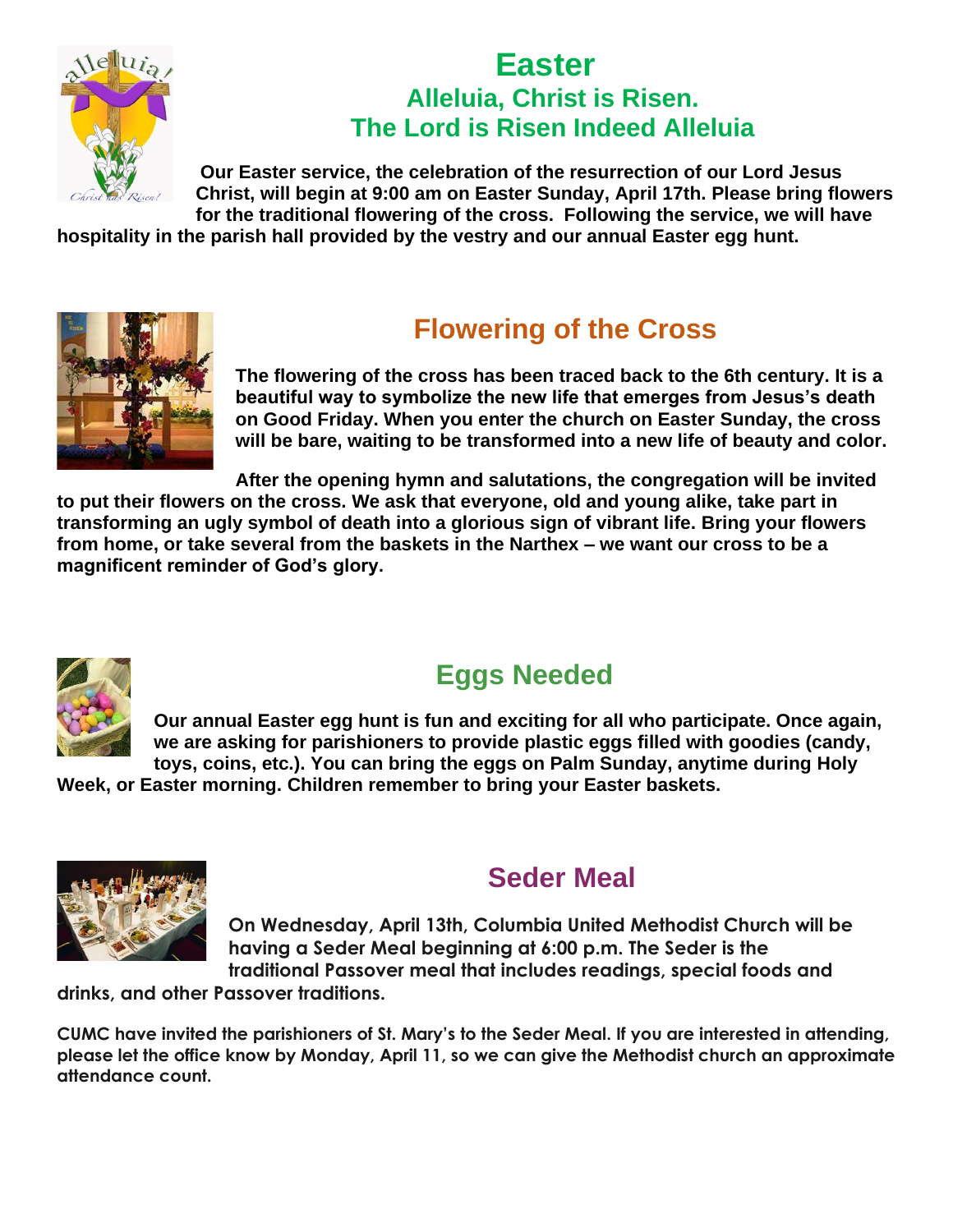## **Honoring Our Military**

**Every Sunday, for many years, we have included in the Prayers of the People the names of military personnel who either grew up in our church or are connected to someone in our congregation. These men are currently serving on active duty or are part of the National Guard or Reserves, ready to serve when called.**

**We will honor the six dedicated military personnel on our prayer list on Armed Forces Day, May 21st, the day the United States honors those who are currently serving in one of the 5 branches of the military. Gift cards and letters will be sent to them, with our prayers, in appreciation of their service and sacrifices.**

**Donations for the purchase gift cards will be accepted from April 18th to May 14th. You can place donations in the offering plate on Sundays using the envelopes in the Narthex, bring or mail your donation to the church office. Or donate through PayPal on our website. Notes thanking them and their families for their service would also be appreciated.**

**During these uncertain times, these men and their families need to know they are not forgotten. Give what you can for those who give so much and continue to pray for them.**

#### **Workday**

**Dan Roddy, our Junior Warden, has scheduled a workday for St. Mary's on Saturday, April 30th, from 8:00 a.m. to noon. Donuts, pigs in the blanket, coffee, juice, milk and water will be served before the work begins.**

**Mark your calendar, so we can get the church and grounds looking their best for Bishop Monterroso's visit.**



#### **Bishop Monterroso is Coming**

**Bishop Monterroso will be celebrating the Holy Eucharist at St. Mary's on Sunday, June 12, at 9:00 a.m. If you or anyone you know would like to be confirmed, received, or baptized during this service, please let Father Paul know.**

#### **Confirmation Classes**

**Confirmation is the sacramental rite in which the candidates express a mature commitment to Christ, make a public affirmation of their faith, recommit themselves to the responsibilities of their baptism, and receive strength from the Holy Spirit through prayer and the laying on of hands by a bishop. (Book of Common Prayer)**

**The Reverend Paul Wehner will conduct 4 confirmation classes for those who are interested in being confirmed. The four classes will be after hospitality and fellowship on the following Sundays; May8, May 15, May 29, and June 5.**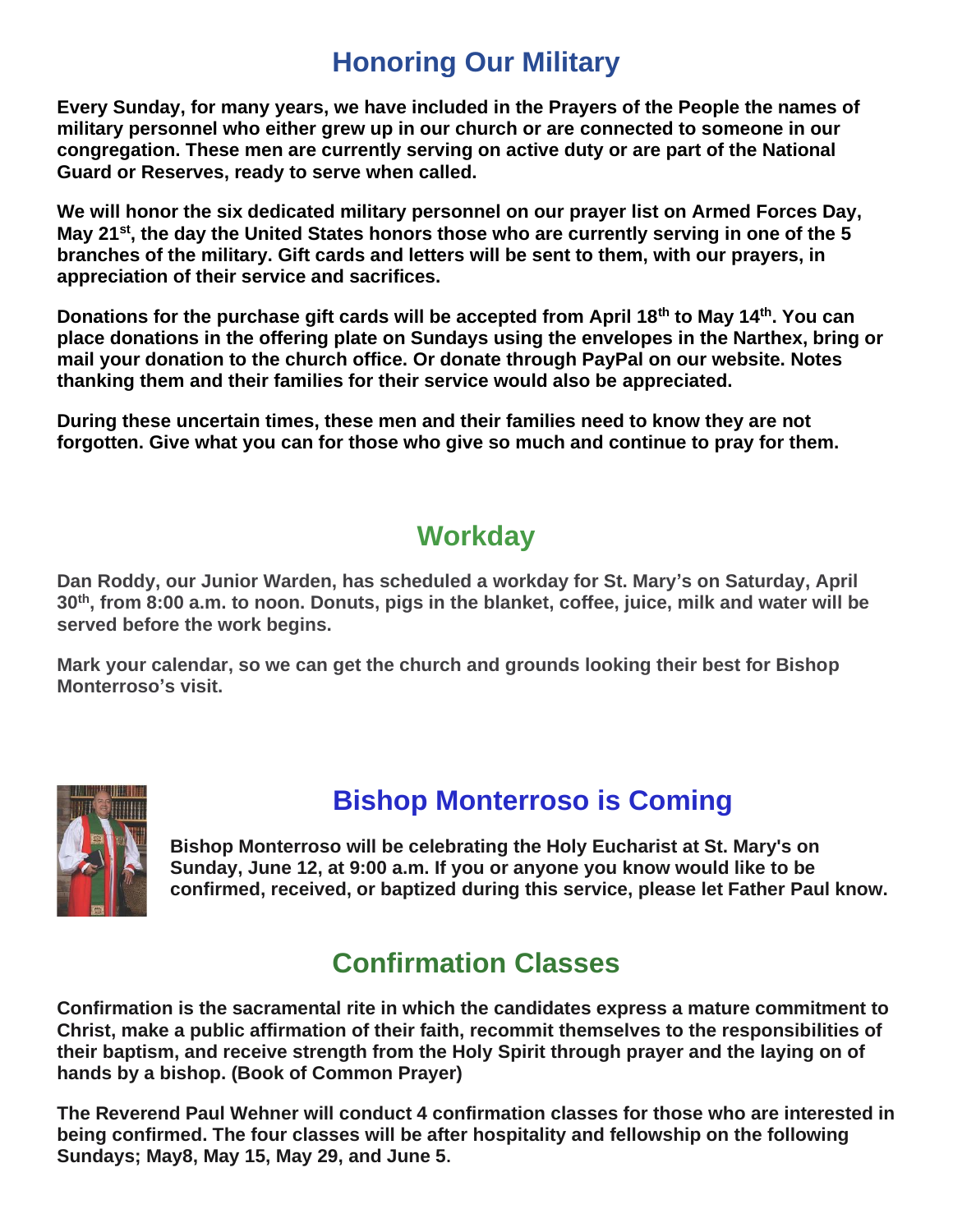#### **Message from Marvin Miller**

#### **LEAVE NOTHING FOR LATER**

**"Barely the day started and it's already six in the evening. Barely arrived on Monday and it's already Friday. .. and the month is already over. .. and the year is almost over. .. and already 40, 50 or 60 years of our lives have passed. .. and we realize that we lost our parents, friends. .. and we realize it's too late to go back. So.. Let's try, despite everything, to enjoy the remaining time. Let's keep looking for activities that we like. Let's put some color in our grey. Let's smile at the little things in life that put balm in our hearts. And despite everything, we must continue to enjoy with serenity this time we have left. Let's try to eliminate the afters. I'm doing it after. I'll say after. I'll think about it after. We leave everything for later like ′′after′′ is ours. Because what we don't understand is that: Afterwards, the coffee gets cold. Afterwards, priorities change. Afterwards, the charm is broken. Afterwards, health passes. Afterwards, the kids grow up. Afterwards parents get old. Afterwards, promises are forgotten. Afterwards, the day becomes the night. Afterwards, life ends. And then it's often too late. So.. Let's leave nothing for later. Because still waiting to see later, we can lose the best moments, the best experiences, best friends, the best family. The day is today. The moment is now. We are no longer at the age where we can afford to postpone what needs to be done right away." It Looks Like An Eternity, But It's A Short Trip, Enjoy Life And Always Be Kind. (Jim Gentil)**

## **Calendar of Upcoming Events and Services**

**On St. Mary's website under the "Calendar" tap there are events and services under each month. The calendar is kept up to date and edited as new events and services are added. If you click on the event or service, more details will pop up. Our website is stmaryswestcolumbia.com.**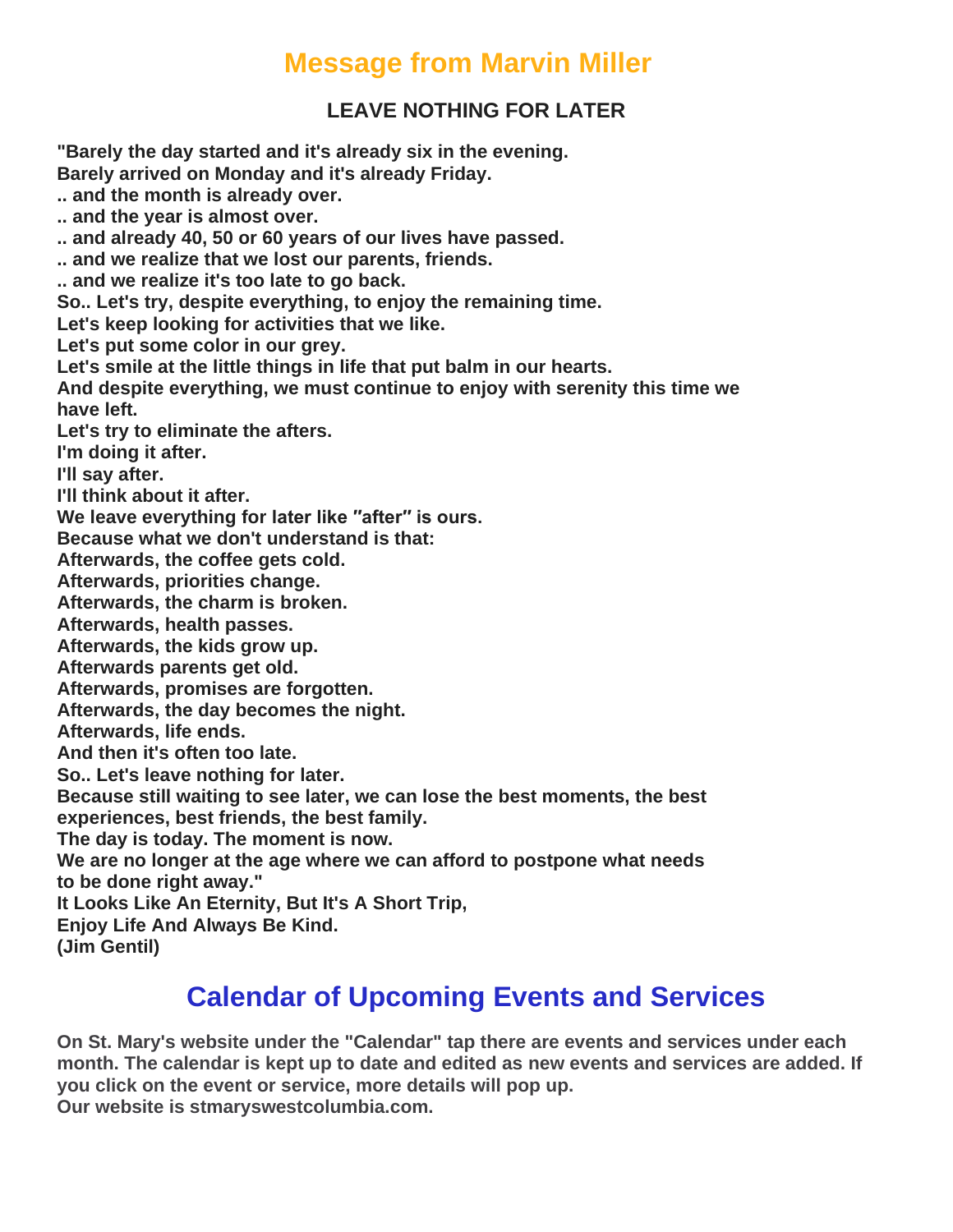## **Community Assistance**



**During the March, the committee approved funds for 1 family's electric bill. If you know of anyone needing assistance, please contact Tracy Lane or Jackie Walker.**



#### **2022 Flower sign up**

**The forms to sign up for 2021 flower offerings are in the Narthex. Please stop by and sign up to honor or celebrate special days in your life. The cost is \$50, to be paid in advance. For more information call the church office at 979-345- 3456.**

#### **In March**

**Kendy Hankins made cheerleader for 2022-23 at Bay City Junior High.**



**Jasey Hussey received the Wildcatter award at West Columbia Elementary.**

**Trace Roddy made the A-B Honor Roll for the 3rd nine weeks at Bess Brannon Elementary in Lake Jackson.**



# **Don't Forget**

**Remember to keep your empty print cartridges for St. Mary's. All brands and types are welcomed. We have been turning in 10 cartridges a month, earning a \$20 credit. This greatly helps defray the cost of our office supplies.**

#### **THANK YOU! THANK YOU! THANK YOU!**

**Special thanks and gratitude to**

Congratulations NICE GOING!

 $ea$  $H$  $H$ 

! Way to Go

S Take A BEST

- **Theata Miller, Sherry Wehner, Shyanne Roddy, Travis Prater, Tracy Lane, Gwynne Olson, Jackie Walker, Colleen Matocha, Dani Mikel, Bill Olson, AJ Mikel, Dan Roddy, Marvin Miller, Abigail Roddy, Haley Cantrell, and Reesie Cantrell for serving as Worship Leaders during the month of February.**
- **Amber Prater for setting up the Livestreaming on our Facebook site, monitoring the feed during the service, and responding to those viewing on-line.**
- **Gwynne and Bill Olson and AJ and Dani Mikel for providing treats for our January Hospitality and Fellowship.**
- **Matthew Burris for the work he did in the storage room.**
- **all who contributed to the Food Drive.**

**You are awesome, and St. Mary's greatly appreciates all you do.**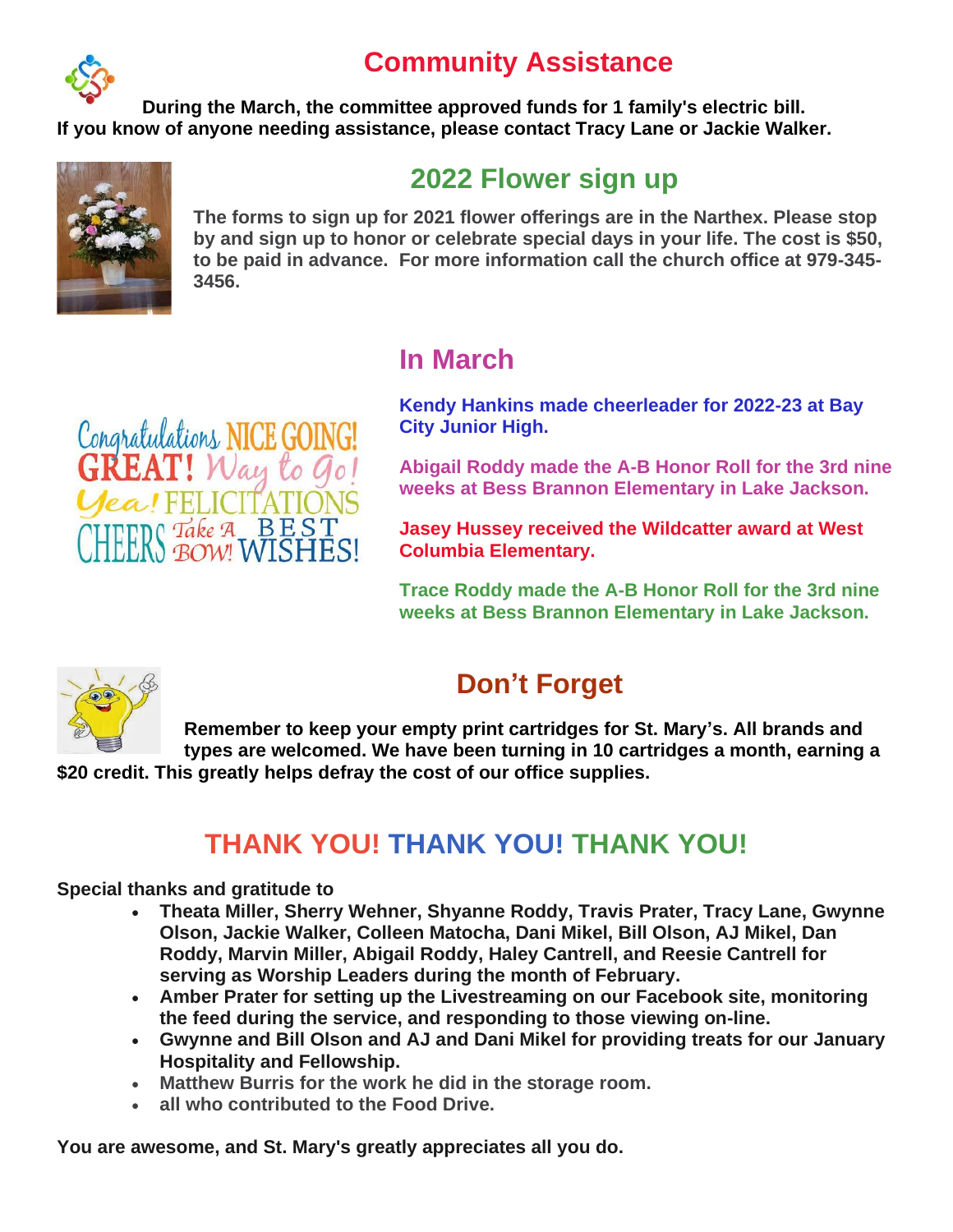

## **Prayer Request**

**If you or someone you know is in need of prayer, please notify the office by email or phone. The prayer list will be updated each month, so if prayers need to continue for an individual person, please fill out a new card or let** 

**Dani know. Prayers for the sick and those in need are the joyful duty of the Christian community. Help us keep our parish prayer list current by notifying us of those in need of prayer and when those listed are no longer in need.**

# **April and May Birthdays**

## **April and May Anniversaries**

**Dorothy & Dick McGuire - April 4**

**Saren and Scout Case - April 9**

**Kip Olson - April 20**

**Shyanne and Wade Roddy - April 24**

**Ressie Cantrell - May 15**

**Dane Arana, Sr. - May 19**

**AJ Mikel - May 28**

**Jasey Hussey – 30**

#### **Dates to Remember**

**Sunday services are streamed on St. Mary's Facebook Live at 9:00 a.m.**

- **April 3 - Sunday Service Holy Eucharist: Rite II (9:00 a.m.) celebrant - the Reverend Mark Crawford Children's Sunday School**
- **April 3 - Youth and Adult Sunday School (10:30 - 11:15 a.m.)**
- **April 3 - 126th Anniversary - Founding of Grace Episcopal Church in Alvin service and reception (3:00 p.m.)**
- **April 4 - 7 - Strengthen with Prayer Exercise Program (8:00 - 9:00 a.m.)**
- **April 10 - Last Sunday for Food Drive Benefiting CUMC Food Pantry**
- **April 10 - Brotherhood (7:30 a.m.)**
- **April 10 - Palm Sunday Service Holy Eucharist: Rite II (9:00 a.m.) celebrant - the Reverend Paul Wehner meet in the Prayer Garden**
- **April 11 - 14 - Strengthen with Prayer Exercise Program (8:00 - 9:00 a.m.)**
- **April 13 - last day for donations for the Easter flowers**
- **April 14 - Maundy Thursday Service Holy Eucharist: Rite II (6:00 p.m.) Stripping the Altar celebrant - the Reverend Paul Wehner**

**April 14-15 - Prayer Vigil (7:00 p.m. - 7:00 a.m.)**